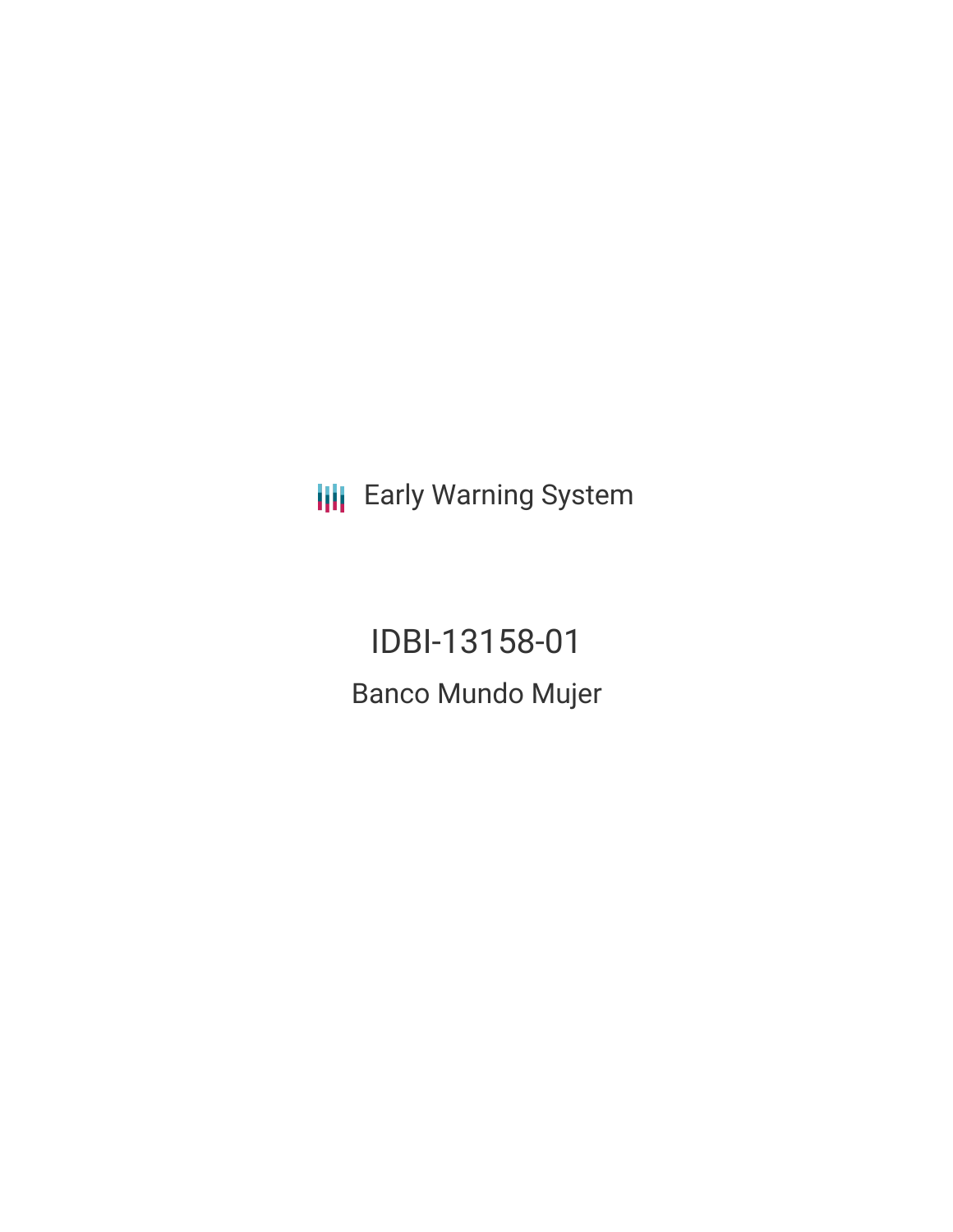

| <b>Countries</b>               | Colombia          |
|--------------------------------|-------------------|
| <b>Financial Institutions</b>  | IDB Invest (IDBI) |
| Status                         | Approved          |
| <b>Bank Risk Rating</b>        | FI                |
| <b>Voting Date</b>             | 2021-08-05        |
| <b>Borrower</b>                | Banco Mundo Mujer |
| <b>Sectors</b>                 | Finance           |
| <b>Investment Type(s)</b>      | Loan              |
| <b>Investment Amount (USD)</b> | \$30.00 million   |
| <b>Loan Amount (USD)</b>       | \$29.36 million   |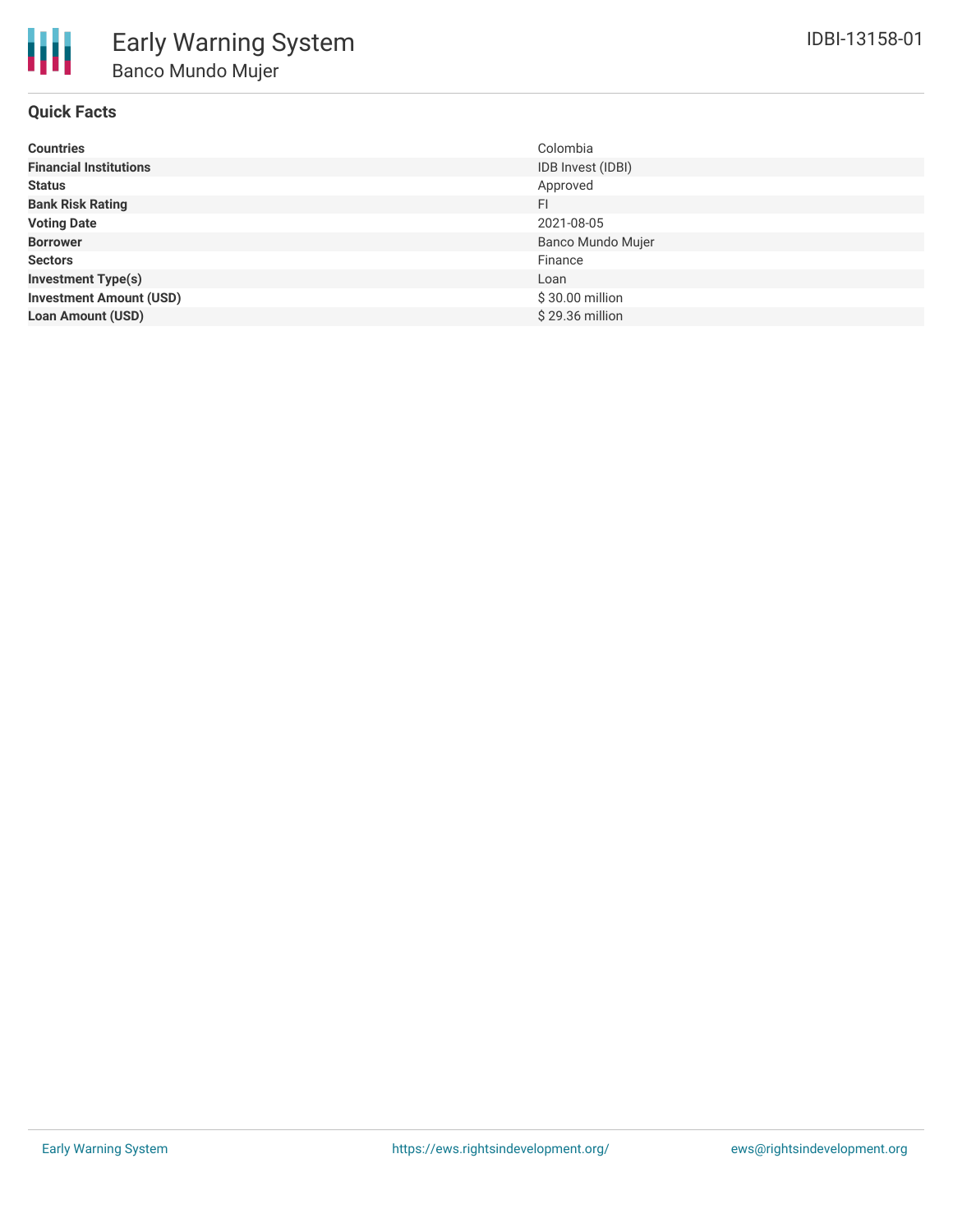

### **Project Description**

The proposed transaction involves a COP-denominated unsecured senior A loan worth the equivalent of up to US\$30 million to Banco Mundo Mujer ("BMM"), an institution specialized in microfinance in Colombia. The transaction will allow BMM to finance micro and small companies in municipalities, rural and urban areas in Colombia, with a focus on women-led microbusinesses. The loan tenor is of up to five years, including a maximum of 12 months of grace.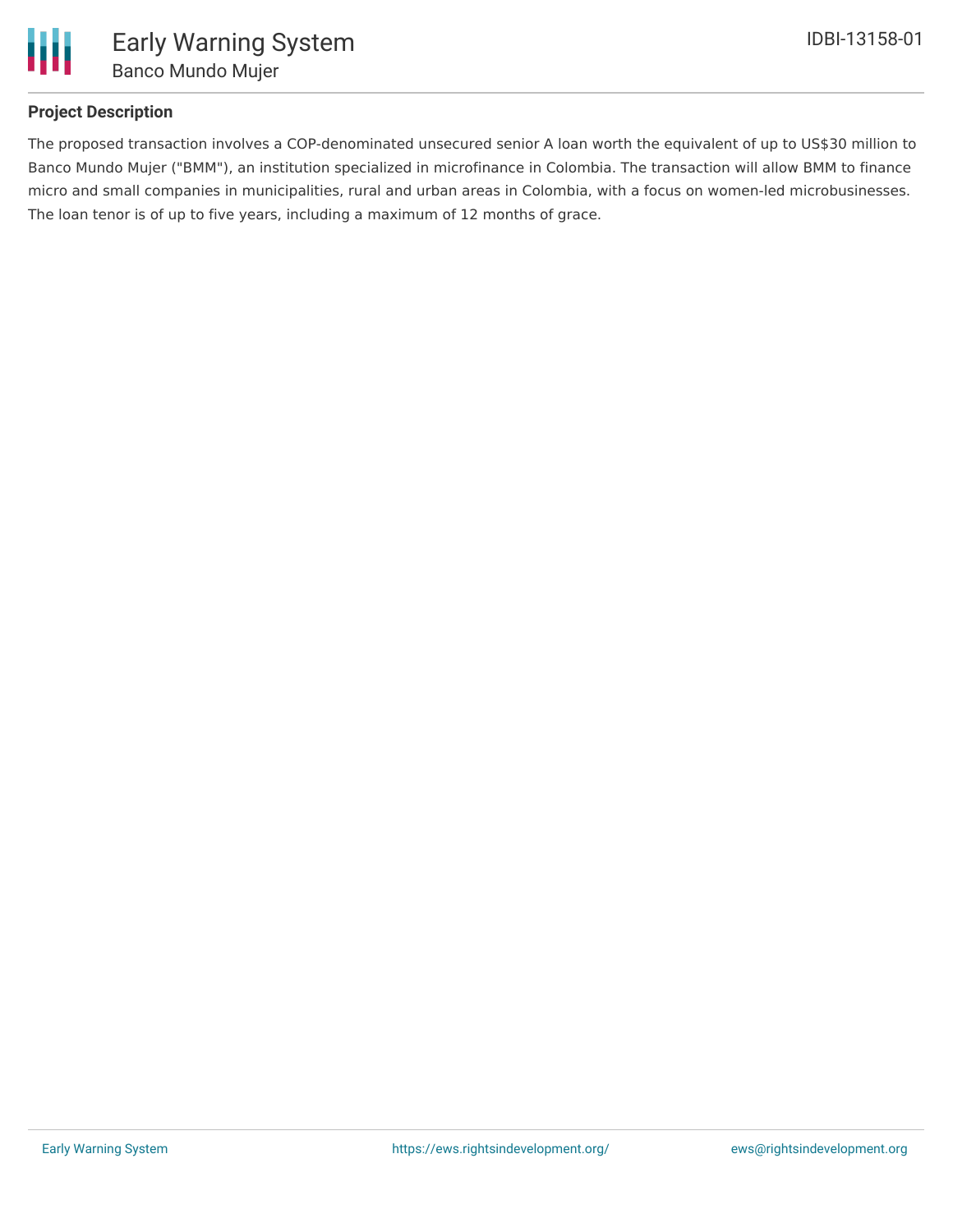## **Investment Description**

• IDB Invest (IDBI)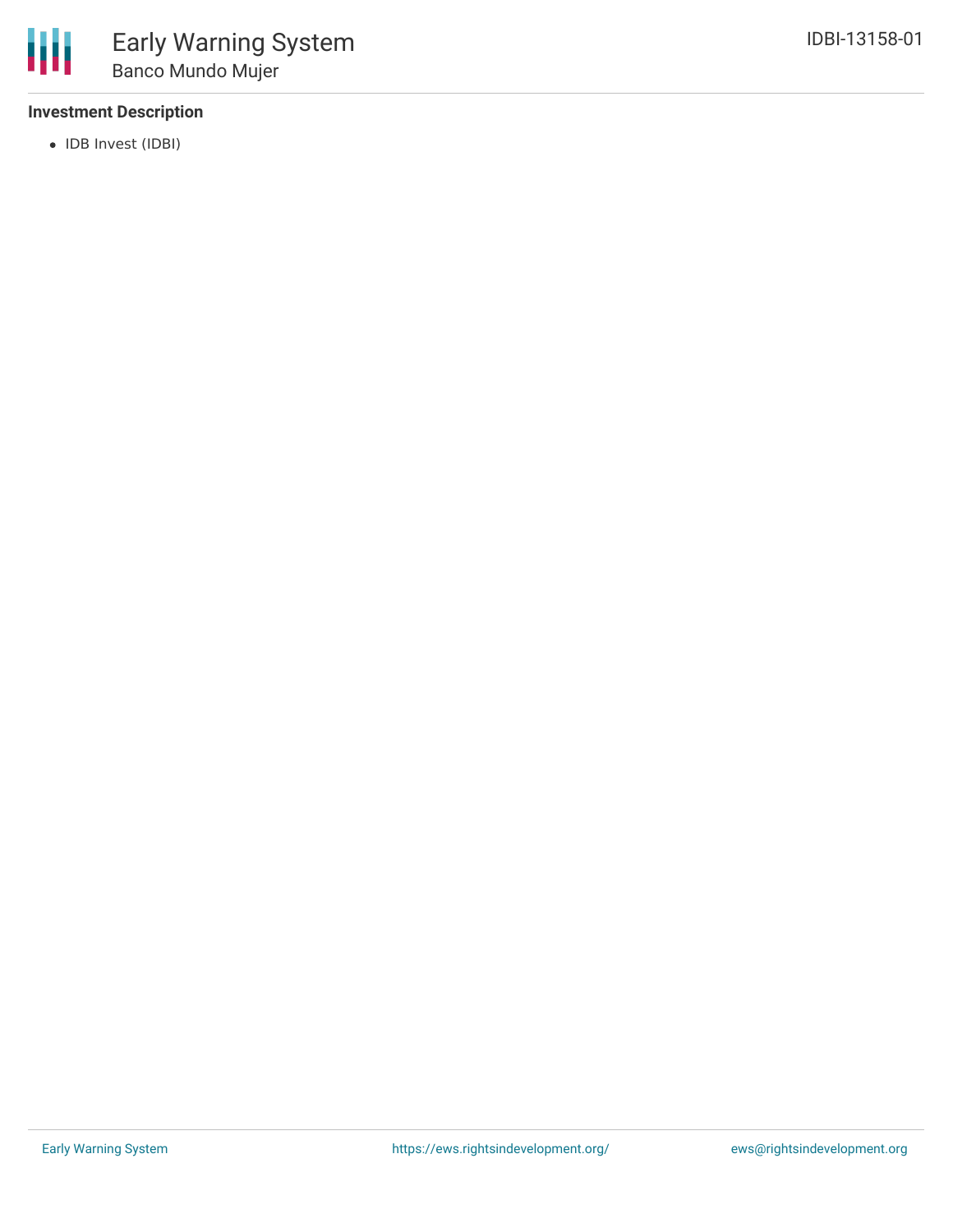# **Contact Information**

EMAIL: requestinformation@idbinvest.org

PHONE: +1(202)-566-4566

ADDRESS: 1350 New York Ave NW, Washington, DC 20005

#### ACCESS TO INFORMATION

You can submit a request for information disclosure at: https://www.iadb.org/en/access-information/information-request

#### ACCOUNTABILITY MECHANISM OF IDB / IDB INVEST

The Independent Consultation and Investigation Mechanism (MICI) is the independent complaint mechanism and fact-finding body for people who have been or are likely to be adversely affected by an Inter-American Development Bank (IDB) or Inter-American Investment Corporation (IDB Invest)-funded project. If you submit a complaint to MICI, they may assist you in addressing the problems you raised through a dispute-resolution process with those implementing the project and/or through an investigation to assess whether the IDB or IDB Invest is following its own policies for preventing or mitigating harm to people or the environment. You can submit a complaint by sending an email to MICI@iadb.org. You can learn more about the MICI and how to file a complaint at http://www.iadb.org/en/mici/mici,1752.html (in English) or http://www.iadb.org/es/mici/mici,1752.html (Spanish).